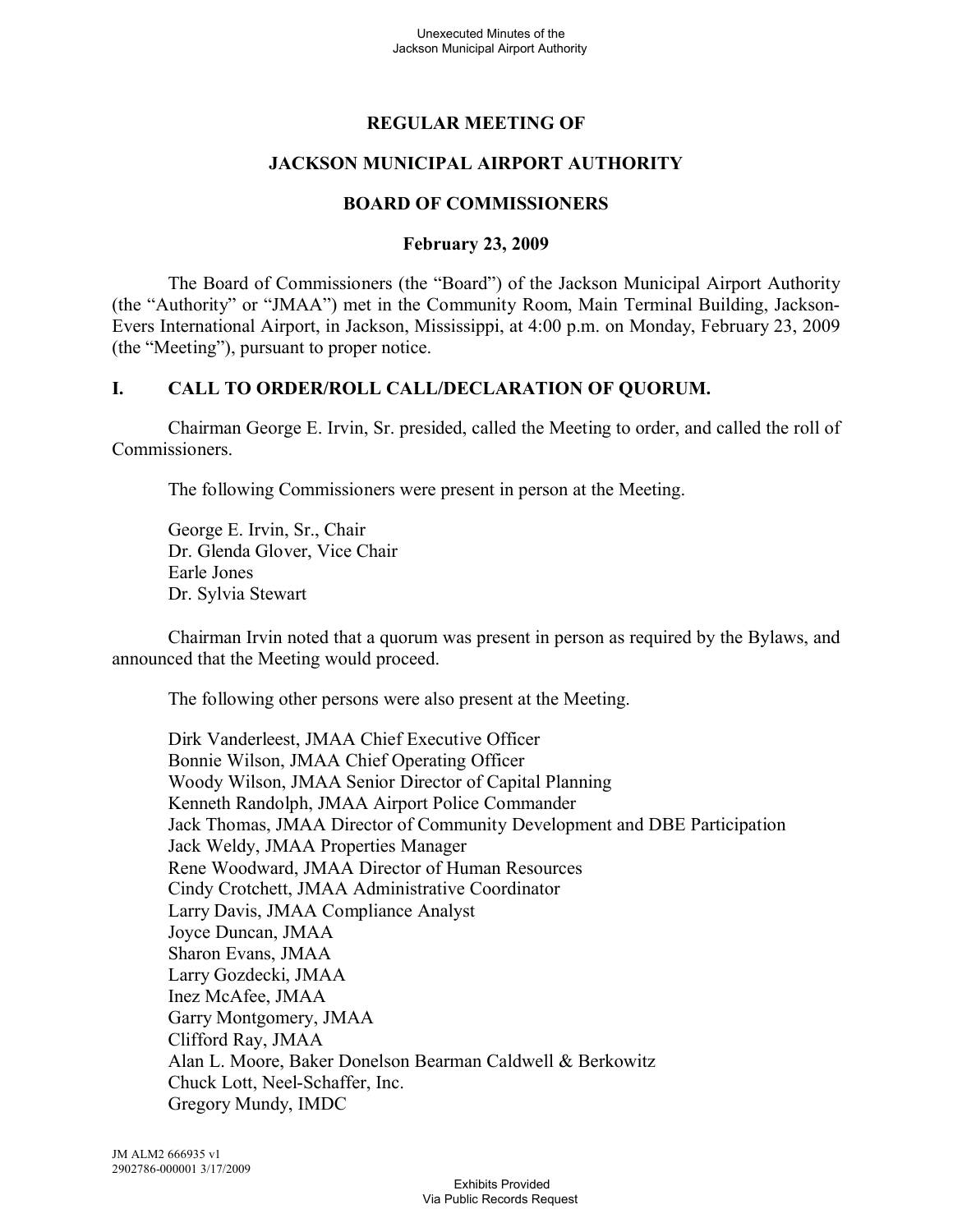Rodney Jackson, IMDC

# **II. APPROVAL AND EXECUTION OF MINUTES.**

- **A. Planning and Economic Development Board Committee Meeting, January 26, 2009.**
- **B. Regular Monthly Meeting of the Board, January 26, 2009.**
- **C. Special Meeting of the Board, February 5, 2009.**

### **D. Regular Work Session of the Board, February 19, 2009.**

The Board considered the minutes of the Planning and Economic Development Board Committee Meeting and the Regular Monthly Board Meeting on January 26, 2009, the Special Board Meeting on February 5, 2009, and the Regular Board Work Session on February 19, 2009.

After discussion, upon motion duly made by Commissioner Jones, seconded by Commissioner Glover, and unanimously approved by the affirmative votes of all Commissioners present, the minutes were approved as presented and directed to be filed in the appropriate minute book and records of the Authority.

### **III. PUBLIC COMMENTS.**

None.

# **IV. REPORTS.**

# **A. Chief Executive Officer.**

- 1. Airport Project Manager Summary, Ending January 31, 2009.
- 2. Airport Activity Statistics Report, Ending January 31, 2009.

Mr. Vanderleest directed the Board's attention to the Airport Project Manager Summary and the Airport Activity Statistics Report, as found in the packet distributed to the Board prior to the Meeting (the "Packet"), and discussed these reports with the Board. A copy of the Packet is attached as an exhibit to the minutes of the Meeting.

3. Hawkins Field Board Committee Meeting Update.

As discussed during the meeting of the Hawkins Field Board Committee meeting immediately preceding the Meeting, Mr. Vanderleest asked the Board to approve the priority order for special project funding to be submitted to the Mississippi Congressional delegation.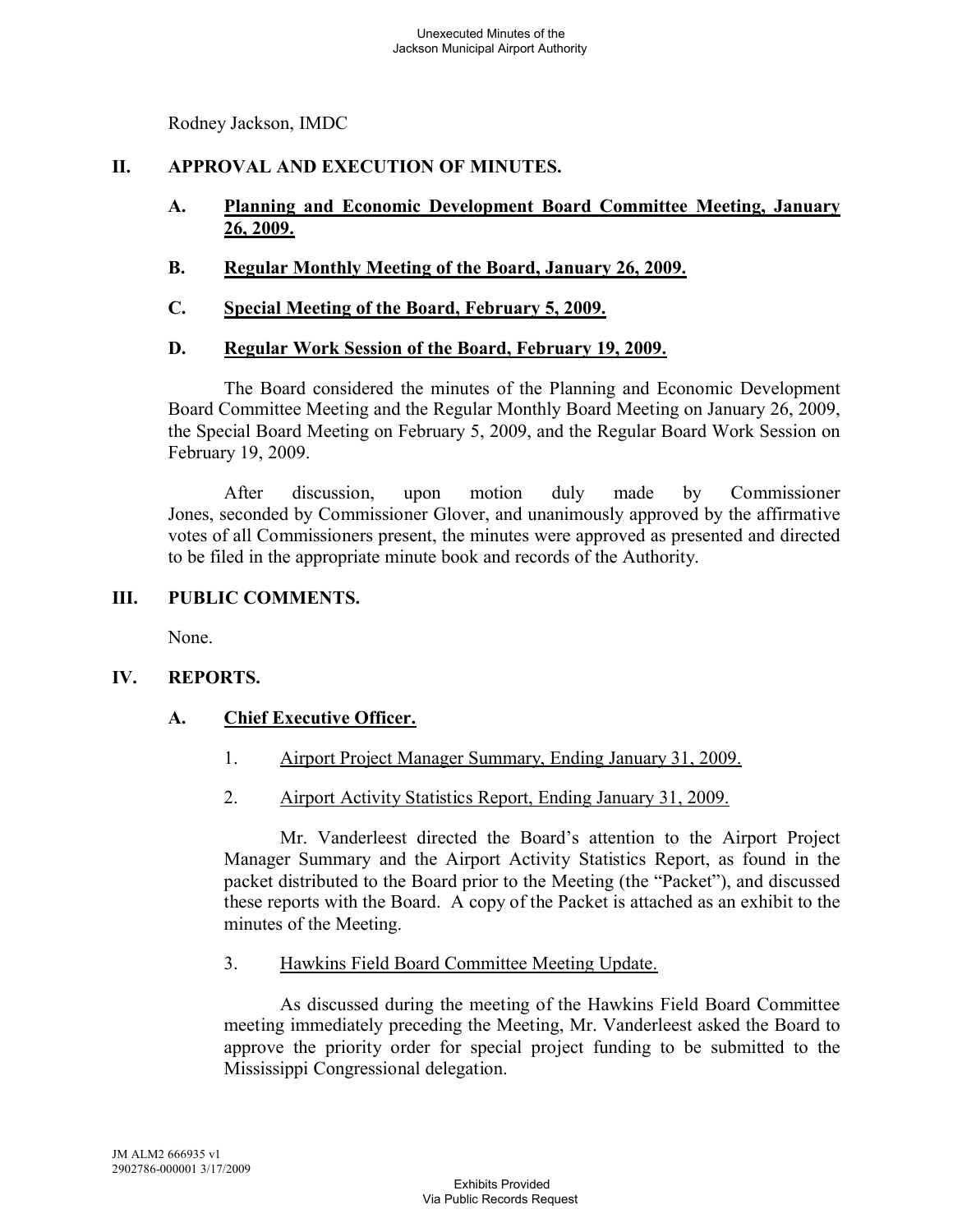After discussion, upon motion duly made by Commissioner Glover, seconded by Commissioner Jones, and unanimously approved by the affirmative votes of all Commissioners present, the Board adopted the following resolution.

# **RESOLUTION APPROVING PRIORITY ORDER OF SPECIAL FUNDING REQUEST TO BE SUBMITTED TO MISSISSIPPI CONGRESSIONAL DELEGATION**

**WHEREAS**, each year the Jackson Municipal Airport Authority (the "Authority") presents a list of special funding requests to the Mississippi Congressional delegation (the "Delegation"); and

**WHEREAS**, the staff of the Authority has discussed various special funding needs with the Board of Commissioners (the "Board") of the Authority, and has requested that the Board approve the priority order of special funding requests to be submitted to the Delegation for funding during federal fiscal year 2010; and

**WHEREAS**, the Board has considered said request by the staff of the Authority;

**NOW, THEREFORE, BE IT RESOLVED**, the Board hereby approves and authorizes the presentation of the following special funding requests to the Delegation for federal fiscal year 2010 in the following priority order:

- 1. The East Metropolitan Corridor Road along the east side of Jackson-Evers International Airport ("JEIA");
- 2. A HUD-EDI grant for renovation of the South Terminal Building at Hawkins Field; and
- 3. Enhanced airfield lighting and marking for JEIA; and

**RESOLVED, FURTHER**, the Chief Executive Officer and other representatives of the Authority are authorized and directed to advise the Delegation of the special funding priorities set out above for federal fiscal year 2010.

- 4. Employee Recognitions.
	- a. Employee of the Month February 2009: Sharon Evans, Housekeeping Supervisor, Department of Maintenance.

Mr. Vanderleest recognized and commended Sharon Evans as Employee of the Month for February 2009.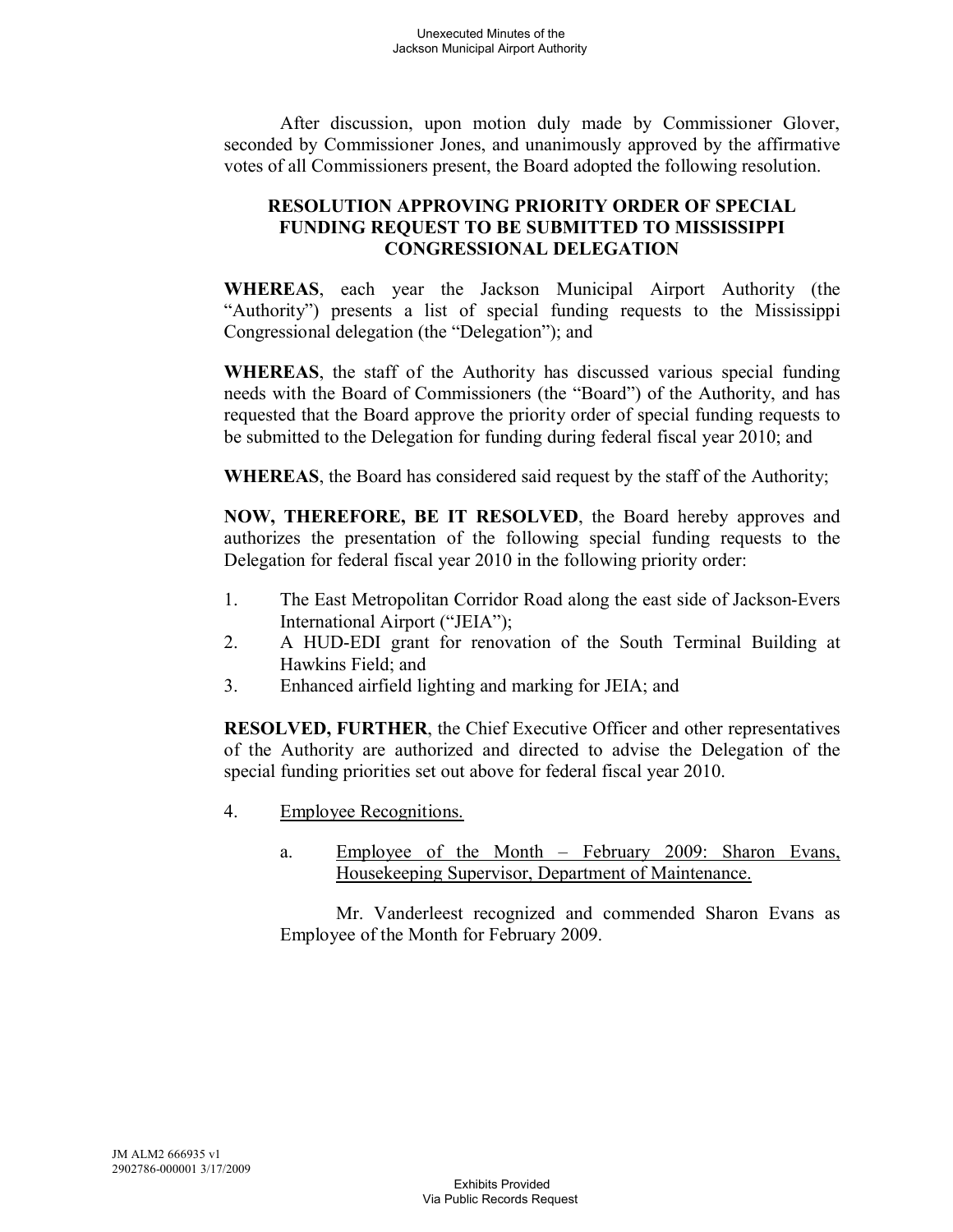# b. Professional Development Recognitions.

- (1) Clifford Ray, Grounds Maintenance Technician, Department of Facilities.
	- (a.) Achievement of Excellence (150 ATSI Tests), Sponsored by AAAE Airport Training & Safety Institute.

Mr. Vanderleest recognized and commended Mr. Ray for receiving the Achievement of Excellence from AAAE Airport Training & Safety Institute.

- (2) Inez McAfee, Public Safety Coordinator, Department of Public Safety.
	- (a.) Completion of Levels One and Two ATSI 2009 Training, Sponsored by AAAE Airport Training & Safety Institute.

Mr. Vanderleest recognized and commended Ms. McAfee for completing Levels One and Two of the ATSI 2009 Training, as sponsored by AAAE Airport Training & Safety Institute.

- (3) Rene Woodward, Director, Department of Human Resources and Administration.
	- (a.) Completion of Level One ATSI 2009 Training, Sponsored by AAAE Airport Training & Safety Institute.

Mr. Vanderleest recognized and commended Ms. Woodward for completing Level One of the ATSI 2009 Training, as sponsored by AAAE Airport Training & Safety Institute.

- (4) Dirk B. Vanderleest, Chief Executive Officer.
	- (a.) "2008 Air Carrier Airport Manager of the Year," Federal Aviation Administration's Southern Region.

Chairman Irvin called special attention to Mr. Vanderleest's award. Chairman Irvin praised Mr. Vanderleest for his excellent leadership as Chief Executive Officer of the Authority. Chairman Irvin also thanked the Authority's staff, noting that an award of this magnitude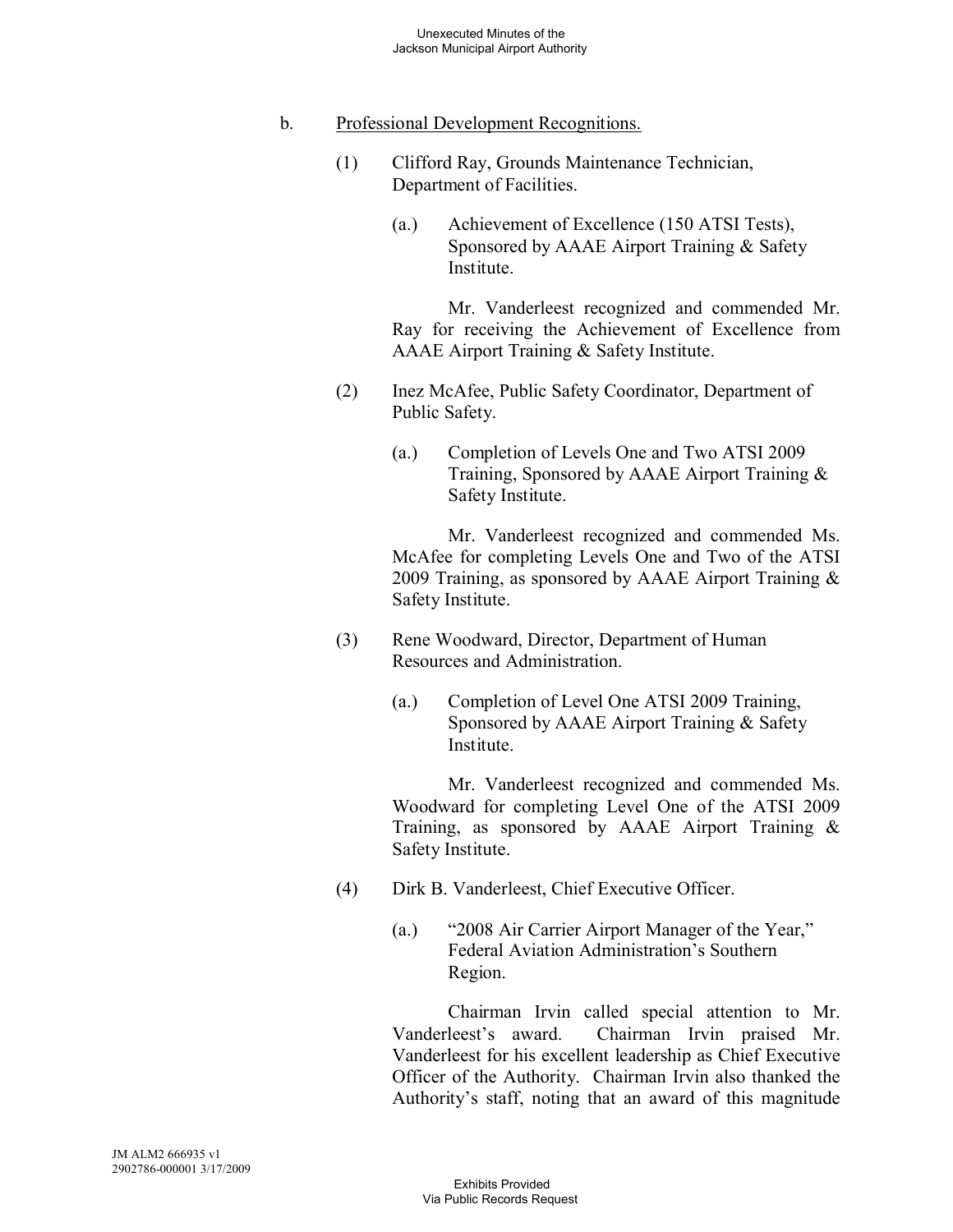reflects favorably on the Authority as a whole and the entire staff, as well as on Mr. Vanderleest.

#### **B. Attorney.**

Mr. Moore said that he had nothing to report at this time.

### **V. ACTION ITEMS.**

#### **A. Financial Matters.**

- 1. Financial Reports for January 2009: Accept.
	- a. Balance Sheet.
	- b. Income Statement.
- 2. Claims Docket for January 2009: Approve.

Mr. Vanderleest directed the Board's attention to the Financial Reports for January 2009 and the Claims Docket for January 2009, which were included in the Packet.

After discussion, upon motion duly made by Commissioner Glover, seconded by Commissioner Jones, and unanimously approved by the affirmative votes of all Commissioners present, the Board adopted the following resolution.

### **RESOLUTION ACCEPTING FINANCIAL REPORTS FOR JANUARY 2009 AND APPROVING AND AUTHORIZING PAYMENT OF CLAIMS DOCKET FOR JANUARY 2009**

**WHEREAS**, the Board of Commissioners (the "Board") of the Jackson Municipal Airport Authority (the "Authority") has reviewed and considered (i) certain financial statements for the Authority for the month and period ending January 31, 2009 (the "Financial Reports"), and (ii) the Claims Docket of the Authority for the month of January 2009 (the "Claims"), both the Financial Reports and the Claims being (i) included in the packet distributed to the Board prior to the February 23, 2009, Regular Monthly Meeting of the Board, and (ii) incorporated herein by reference;

**NOW, THEREFORE, BE IT RESOLVED**, the Board hereby (i) accepts the Financial Reports and (ii) approves and authorizes payment of the Claims in the total amount of \$570,073.77.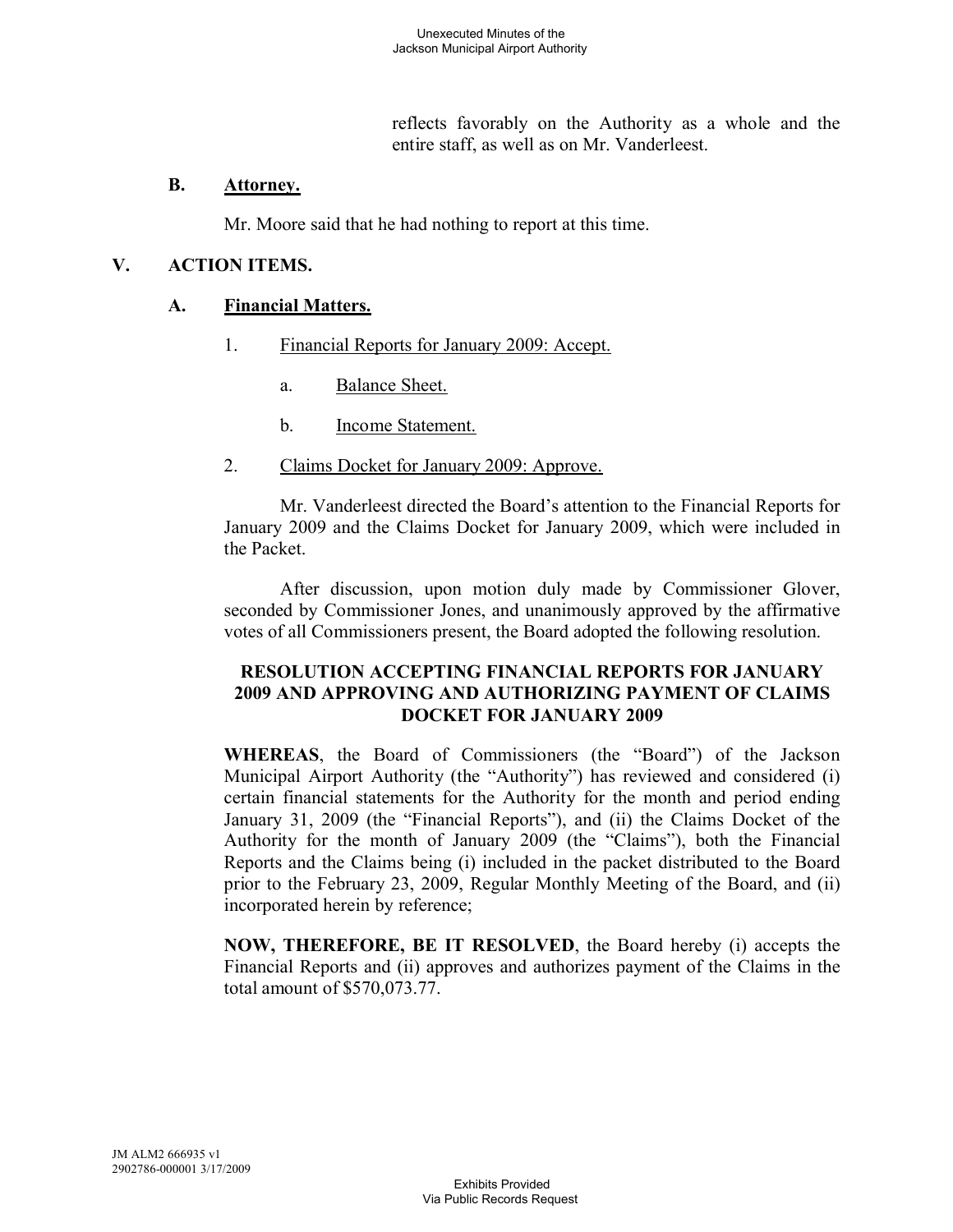### **B. Service Agreements.**

- 1. Jackson Parking Associates, Management Agreement for Designated Parking Areas, JEIA: Authorize Extension.
- 2. G.A.T. Airline Ground Support, Inc., Ground Support Operating Agreement, JEIA: Approve Amendment.
- 3. Worldwide Flight Services, Inc., Ground Support Operating Agreement, JEIA: Approve Agreement.
- 4. Air Carrier Operating Permits, JEIA: Approve Amendments.

Mr. Vanderleest directed the Board's attention to the memoranda in the Packet which described these matters, and discussed these matters with the Board.

After discussion, upon motion duly made by Commissioner Jones, seconded by Commissioner Glover, and unanimously approved by the affirmative votes of all Commissioners present, the Board adopted the following resolution.

# **RESOLUTION APPROVING AND AUTHORIZING CERTAIN ACTIONS WITH RESPECT TO CERTAIN SERVICE AGREEMENTS**

**WHEREAS**, the staff of the Jackson Municipal Airport Authority (the "Authority") has recommended that the Board of Commissioners (the "Board") of the Authority approve and authorize certain actions with respect to certain service agreements identified below, all as more particularly described in certain memoranda which were (i) included in the packet distributed to the Board prior to the February 23, 2009, Regular Monthly Meeting of the Board, and (ii) incorporated herein by reference (separately, each a "Memorandum;" collectively, the "Memoranda") ; and

**WHEREAS**, the Board has reviewed and considered the Memoranda and considered the recommendations by the staff of the Authority;

**NOW, THEREFORE, BE IT RESOLVED**, the Board hereby determines that it would be in the best interests of and in furtherance of the duties and responsibilities of the Authority to, and the Board hereby does, take the following action:

1. The Board approves and authorizes negotiation and execution of an extension to the agreement with Jackson Parking Associates, A Joint Venture of Central Parking System of Mississippi, Inc. and Pullum & Associates, Ltd. for management of specific parking areas at Jackson-Evers International Airport (the "Parking Agreement"), said Parking Agreement to be in such form and to contain such terms and conditions consistent with the Memorandum dated February 12, 2009, which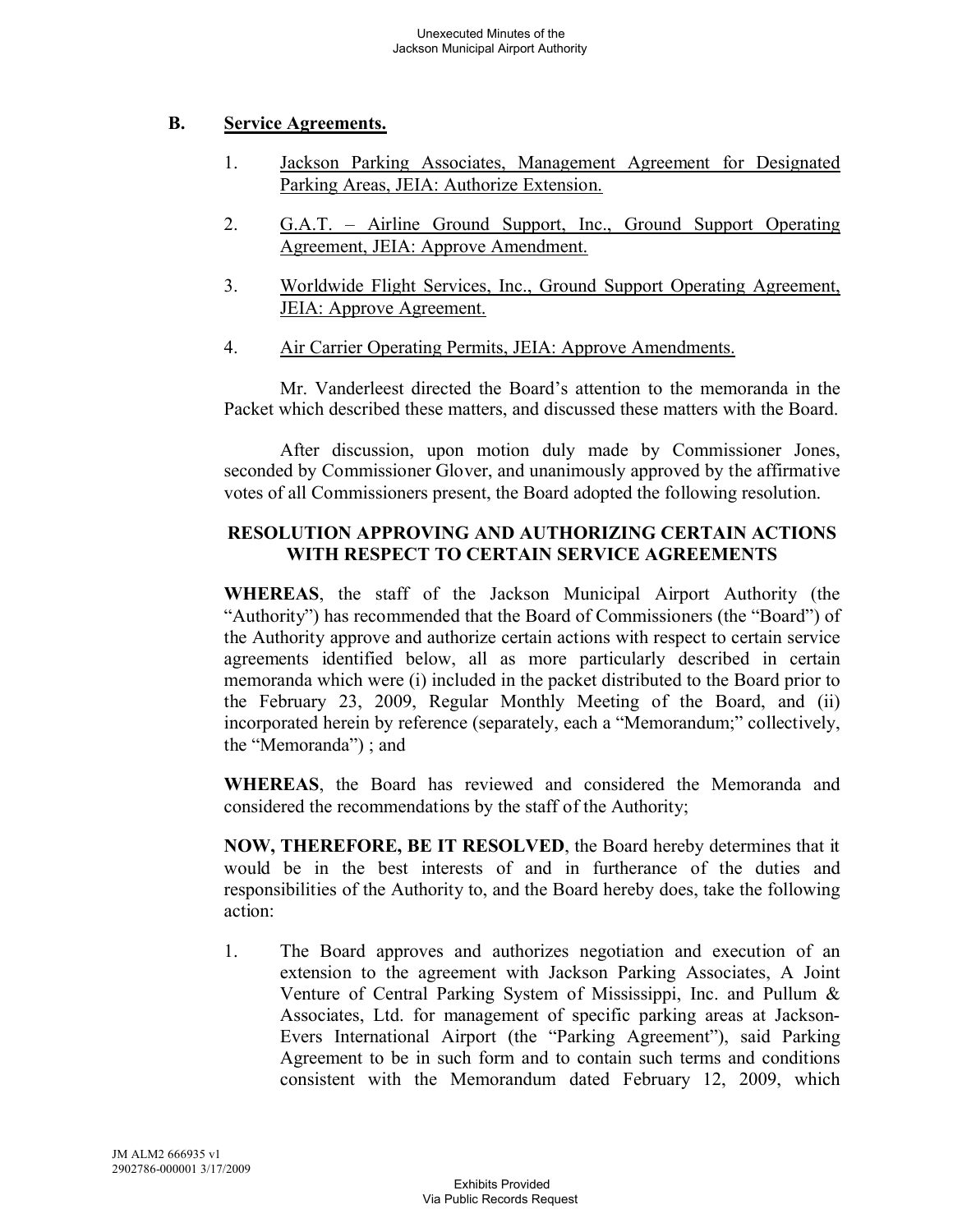describes this matter, as may be deemed appropriate by the Chief Executive Officer of the Authority, as evidenced by his execution thereof.

- 2. The Board approves and authorizes negotiation and execution of an amendment to the Ground Support Operating Agreement with G.A.T. to (i) provide for the lease of space by G.A.T. in the Main Terminal Building at Jackson-Evers International Airport ("JEIA") at standard rates and (ii) eliminate the 3% override on gross revenues earned by G.A.T. at JEIA (the "GAT Amendment"), said GAT Amendment to be in such form and to contain such terms and conditions consistent with the Memorandum dated February 13, 2009, which describes this matter, as may be deemed appropriate by the Chief Executive Officer of the Authority, as evidenced by his execution thereof.
- 3. The Board approves and authorizes negotiation and execution of a certain ground support operating agreement with Worldwide Flight Services, Inc. ("Worldwide") whereby Worldwide will (i) provide ground handling services for Delta Airlines at JEIA and (ii) pay the Authority an override of 3% on all gross revenues from operations at JEIA (the "Worldwide Agreement"), said Worldwide Agreement to be in such form and to contain such terms and conditions consistent with the Memorandum dated February 13, 2009, which describes this matter, as may be deemed appropriate by the Chief Executive Officer of the Authority, as evidenced by his execution thereof.
- 4. The Board approves and authorizes (i) termination of the Airport Use Permit and Lease Agreement with Northwest Airlines effective March 3, 2009; (ii) negotiation and execution of amendments (the "US Airways Amendment" and the "Continental Express Amendment," respectively) to the Airport Use Permit and Lease Agreements between the Authority and U. S. Airways and Continental Express, respectively, whereby U. S. Airways will be relocated to the West Concourse and Continental Express will be relocated temporarily to Gate 2 on the East Concourse at JEIA; (iii) waiver of the additional rental fees for the increased leased space that would normally be due from U. S. Airways and Continental Express for a period of twelve (12) months, all as more particularly set out in the Memorandum dated February 13, 2009, which describes this matter, said US Airways Amendment and Continental Express Amendment to be in such form and to contain such terms and conditions consistent with said Memorandum as may be deemed appropriate by the Chief Executive Officer of the Authority, as evidenced by his execution thereof.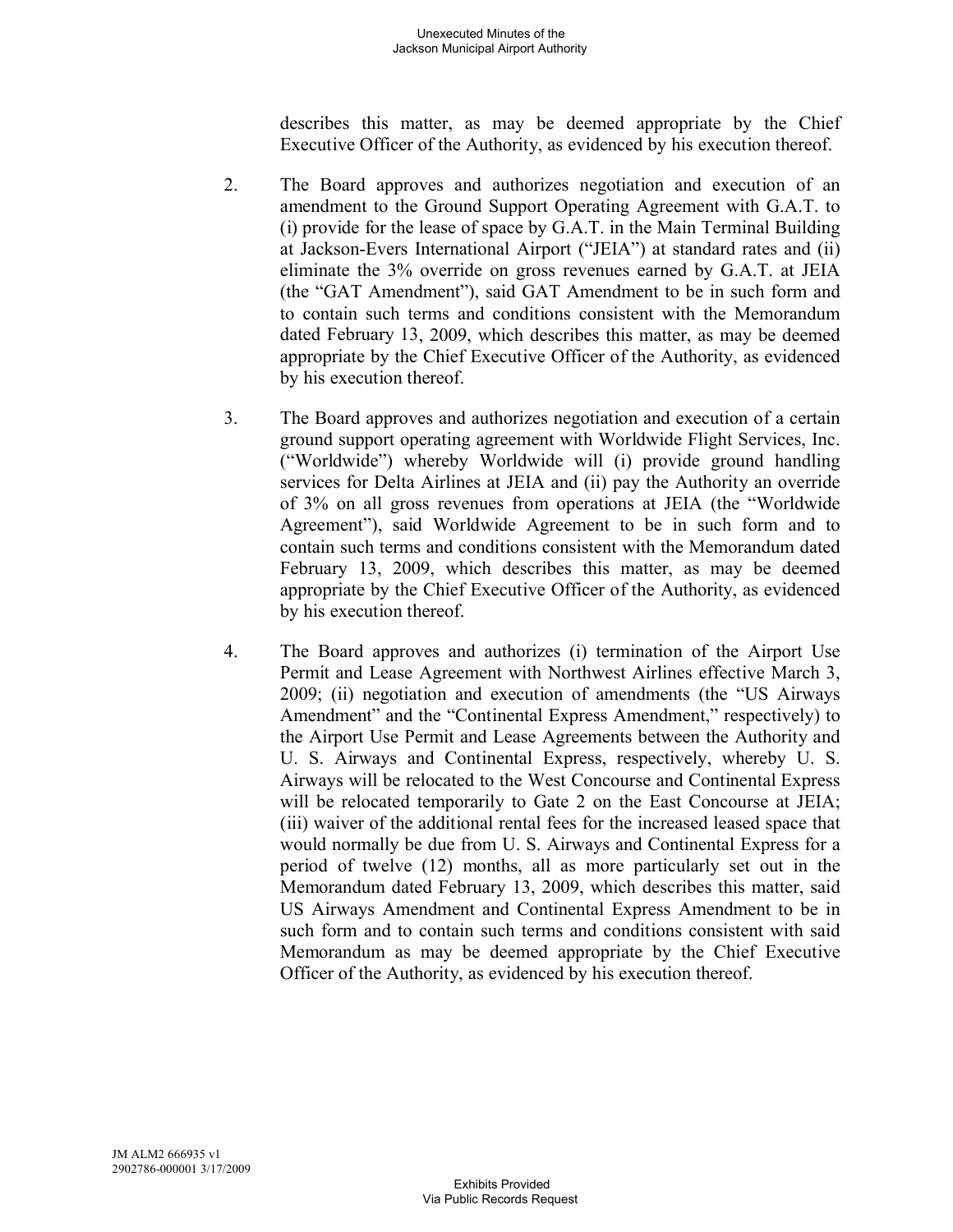# **C. Construction Projects.**

- 1. JMAA Project No. 017-08, Old Maintenance Facility Demolition and Environmental Clean Up, JEIA: Award Contract.
- 2. JMAA Project No. 002-09, FAA Building Painting and Carpet, JEIA: Authorize Addendum to Architectural Services Agreement; Authorize Agreement with FAA; Authorize Advertisement for Bids.
- 3. JMAA Project No. 003-09, Signage and Markings at Hawkins Field: Authorize Negotiation of Contract for Engineering and Related Services.
- 4. JMAA Contract No. 006-08-342, Installation of a Reinforced Concrete Pad and Fuel Tank for NextGroup, LLC Hangar Site, JEIA: Authorize Change Order.

Mr. Vanderleest directed the Board's attention to the memoranda in the Packet which described these matters, and discussed these matters with the Board.

After discussion, upon motion duly made by Commissioner Glover, seconded by Commissioner Jones, with the affirmative votes of all Commissioners present, the Board adopted the following resolution.

# **RESOLUTION APPROVING AND AUTHORIZING CERTAIN ACTIONS WITH RESPECT TO CERTAIN CONSTRUCTION PROJECTS**

**WHEREAS**, the staff of the Jackson Municipal Airport Authority (the "Authority") has recommended that the Board of Commissioners (the "Board") of the Authority approve and authorize certain actions with respect to certain construction projects identified below, all as more particularly described in certain memoranda (i) included in the packet distributed to the Board prior to the February 23, 2009, Regular Monthly Meeting of the Board and (ii) incorporated herein by reference (separately, each a "Memorandum;" collectively, the "Memoranda"); and

**WHEREAS**, the Board has reviewed the Memoranda and considered the recommendations therein by the staff of the Authority;

**NOW, THEREFORE, BE IT RESOLVED**, the Board hereby determines that it would be in the best interests of and in furtherance of the duties and responsibilities of the Authority to, and the Board hereby does, take the following action:

1. The Board hereby accepts the bid by Elite Contractors, Inc. ("Elite") in the amount of \$42,755.00 for JMAA Project No. 017-08 for demolition of the old maintenance facility and environmental cleanup at Jackson-Evers International Airport ("JEIA") (the "Demolition Services") as the lowest and best bid for the Demolition Services, and approves and authorizes execution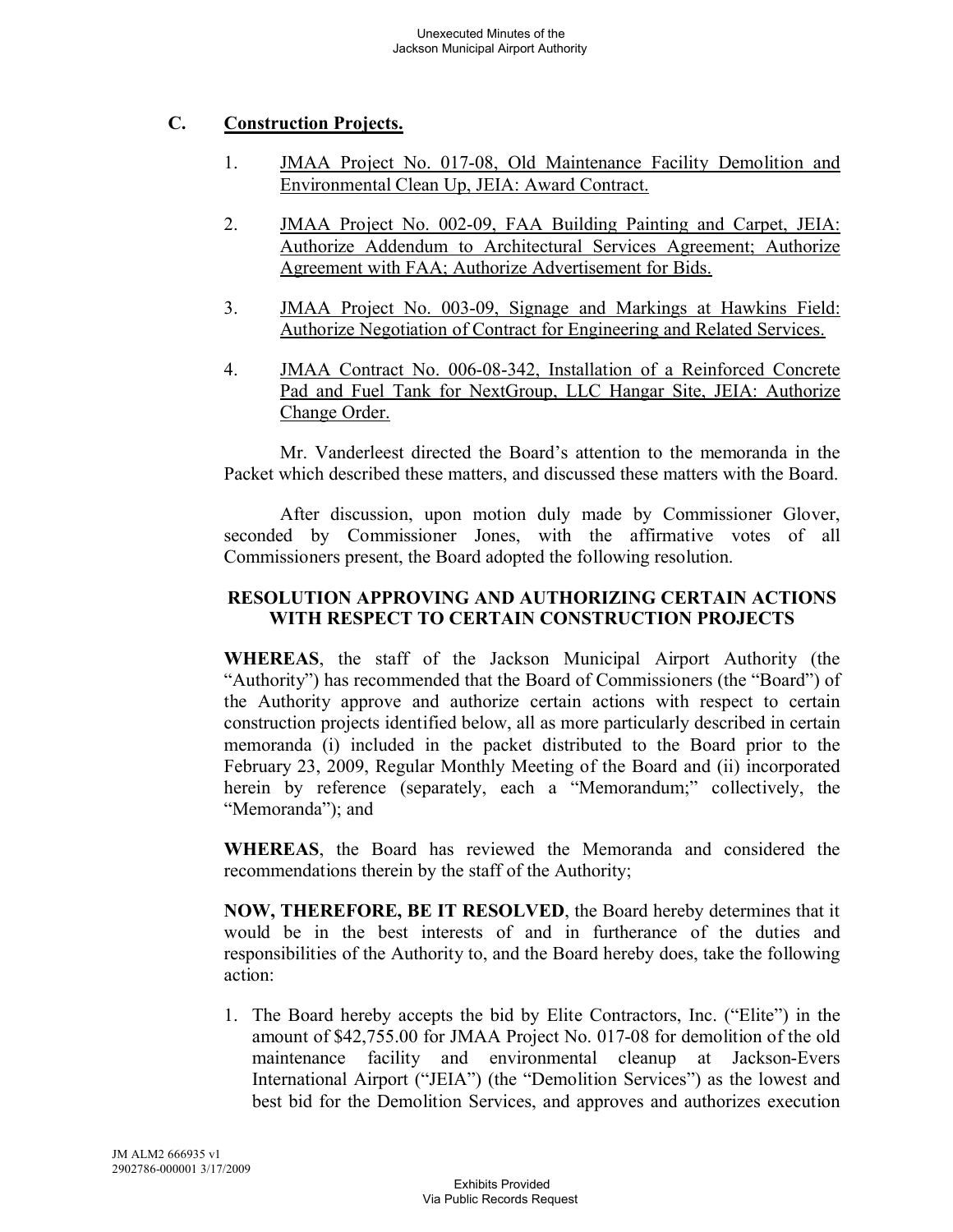and accomplishment of a contract (the "Elite Contract") with Elite to accomplish the Demolition Services, all as more particularly described in the Memorandum dated February 9, 2009, relating to this matter, said Elite Contract to be in such form and to contain such terms and conditions consistent with said Memorandum and the foregoing as may be deemed appropriate by the Chief Executive Officer of the Authority, as evidenced by his execution thereof.

- 2. The Board hereby approves and authorizes (i) negotiation and execution of an Addendum (the "CCD Addendum") to the Professional Services Agreement with Canizaro Cawthon Davis ("CCD") to employ CCD to provide certain additional professional design and construction oversight services in connection with refurbishment of the interior of the Federal Aviation Administration ("FAA") Building at JEIA; (ii) negotiation and execution of an agreement (the "FAA Agreement") whereby the FAA will agree to pay the additional costs associated with the increased scope of work contemplated by the CCD Addendum (the "Services"), said CCD Addendum and FAA Agreement to be in such form and to contain such terms and conditions consistent with the foregoing and the Memorandum dated February 6, 2009, relating to this matter, as may be deemed appropriate by the Chief Executive Officer of the Authority as evidenced by his execution thereof; and (iii) publication of an advertisement for bids for refurbishment of the interior of the FAA Building at JEIA, all as more particularly described in the Memorandum.
- 3. The Board hereby authorizes and directs the staff of the Authority to enter into negotiations with IMDC, Inc. for an Engineering Services Contract to perform engineering and related services as set forth in that certain Request for Qualifications in connection with JMAA Project No. 003-09 for enhanced signage and markings at Hawkins Field (the "IMDC Contract"), all as more particularly described in the Memorandum dated February 6, 2009, and to submit the final form and terms of said IMDC Contract to the Board for approval.
- 4. The Board approves and authorizes execution and accomplishment of Change Order No. 1 to Contract No. 006-08-342 with NextGroup, LLC for installation of a reinforced concrete pad and fuel tank at JEIA, as more particularly described in the Memorandum dated February 17, 2009.

# **D. Procurements.**

There was no discussion or action regarding procurements at the Meeting.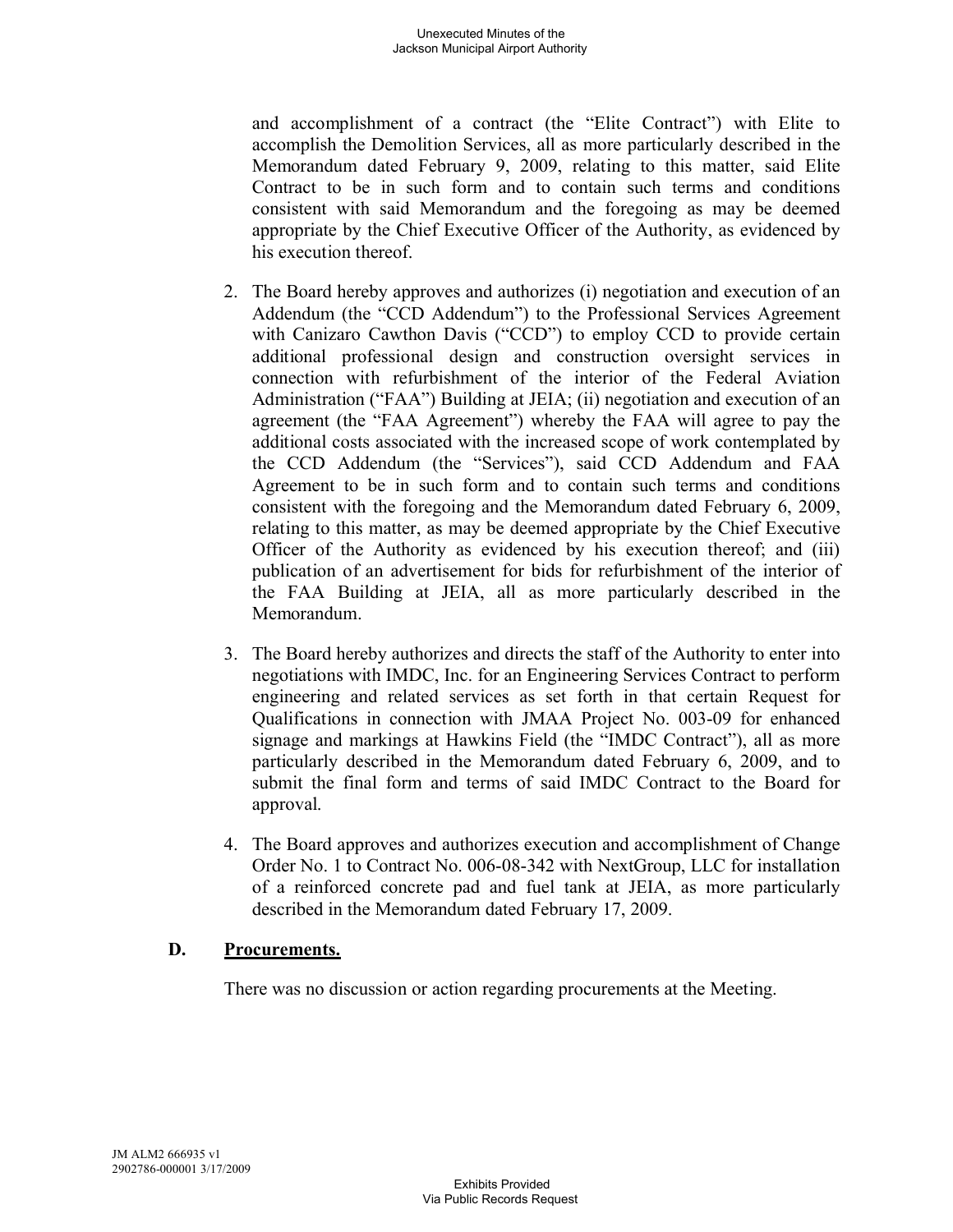# **E. Grants.**

- 1. JMAA Project No. 013-08, Hawkins Field Stormwater Drainage Improvements; JMAA Project No. 003-09, Hawkins Field Signage and Marking: Accept Grant Offer.
- 2. JMAA Project No. 004-08, Acquire Passenger Boarding Bridges, JEIA; JMAA Project No. 005-09, Stormwater Drainage Improvements at JEIA; JMAA Project No. 006-09, Dispatch Console and Radios; JMAA Project No. 007-09, Airfield Pavement Assessment and Design re: 16L/34R, JEIA: Accept Grant Offer.

Mr. Vanderleest directed the Board's attention to the memoranda in the Packet which described these matters, and discussed these matters with the Board.

After discussion, upon motion duly made by Commissioner Jones, seconded by Commissioner Glover, with the affirmative votes of all Commissioners present, the Board adopted the following resolution.

# **RESOLUTION APPROVING AND AUTHORIZING RECEIPT OF FEDERAL GRANTS FOR CERTAIN PROJECTS**

**WHEREAS**, the staff of the Jackson Municipal Airport Authority (the "Authority") previously submitted two (2) pre-applications for grants from the Federal Aviation Administration's Airport Improvement Program (the "AIP Grants"), both to be used to fund certain capital projects at Jackson-Evers International Airport ("JEIA") and Hawkins Field ("HKS"); and

**WHEREAS**, the staff of the Authority has advised the Board of Commissioners (the "Board") of the Authority that the applications for both AIP Grants have been approved, and that it is necessary and appropriate at this time for the Board to approve and authorize acceptance of the AIP Grants in the total combined amount of \$5,005,351.00, as more particularly described in two memoranda (i) included in the packet distributed to the Board prior to the February 23, 2009, Regular Monthly Meeting of the Board and (ii) incorporated herein by reference (separately, each a "Memorandum;" collectively, the "Memoranda"); and

**WHEREAS**, the Board has reviewed the Memoranda and considered said recommendation by the staff of the Authority;

**NOW, THEREFORE, BE IT RESOLVED,** the Board hereby determines that it would be in the best interests of and in furtherance of the duties and responsibilities of the Authority to, the Board hereby does: (i) approve and authorize acceptance of the AIP Grants in the total amount of \$5,005,351.00, and (ii) authorizes and directs the staff of the Authority to take all other steps necessary and appropriate to accomplish receipt of the AIP Grants.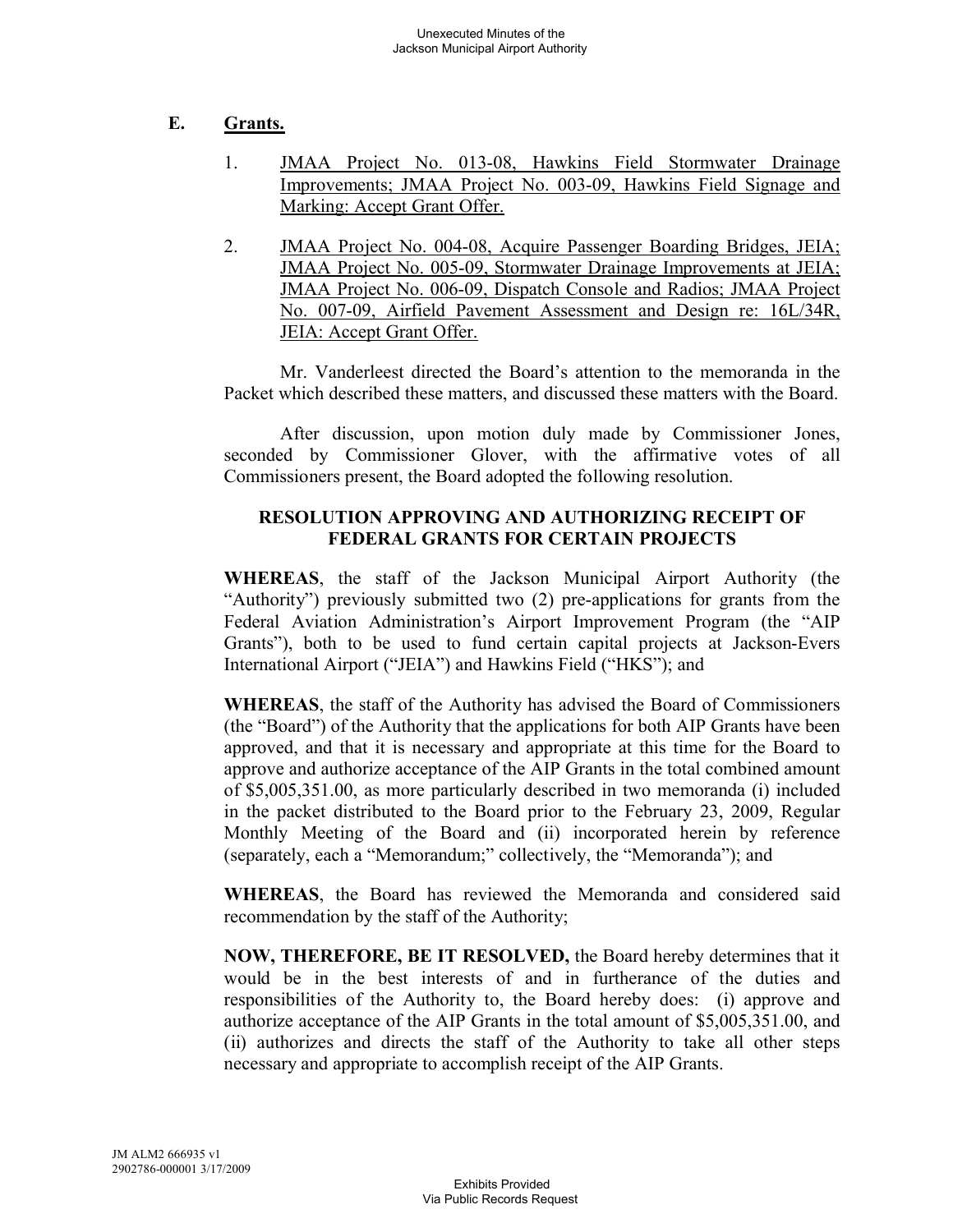# **F. Other Matters.**

1. Sale of Surplus Equipment, JMAA: Approve Sale of Surplus Vehicle to the Town of Hickory, Mississippi.

Mr. Vanderleest directed the Board's attention to the memorandum in the Packet which described this matter, and discussed this matter with the Board.

After discussion, upon motion duly made by Commissioner Glover, seconded by Commissioner Jones, with the affirmative votes of all Commissioners present, the Board adopted the following resolution.

# **RESOLUTION DECLARING VEHICLE AS SURPLUS AND AUTHORIZING TRANSFER OF SAID VEHICLE TO THE CITY OF HICKORY, MISSISSIPPI**

**WHEREAS**, the staff of the Jackson Municipal Airport Authority (the "Authority") has advised the Board of Commissioners (the "Board") of the Authority that a certain 1999 Ford Crown Victoria, currently listed in the Authority's inventory as PD 5 (the "Vehicle") and more particularly described in that certain memorandum dated February 11, 2009 (the "Memorandum"), a copy of which is (i) included in the packet distributed to the Board prior to the February 23, 2009, Regular Monthly Meeting of the Board and (ii) incorporated herein by reference, is no longer needed by the Authority for the conduct of its business and should be declared surplus, and has further advised the Board that the City of Hickory, Mississippi (the "City"), has expressed a need for the Vehicle and a willingness to pay a nominal amount to the Authority for said Vehicle, as set out in the Memorandum; and

**WHEREAS**, the Board has reviewed the Memorandum and considered said recommendation by the staff of the Authority;

**NOW, THEREFORE, BE IT RESOLVED,** the Board hereby finds and determines that (i) the Vehicle is surplus and no longer needed for Authority purposes and is not to be used in the Authority's operations; (ii) the City has expressed a need and use for the Vehicle, as set out in the Memorandum; and (iii) the sale of the Vehicle to the City for a nominal amount will promote and foster the development and improvement of the Authority, the community in which it is located, and the City, and the civic, social, educational, cultural, moral, economic or industrial welfare thereof; and

**RESOLVED, FURTHER,** the Board hereby approves and authorizes the sale of the Vehicle to the City for \$1.00, as described in the Memorandum, subject to proper documentation in accordance with applicable law.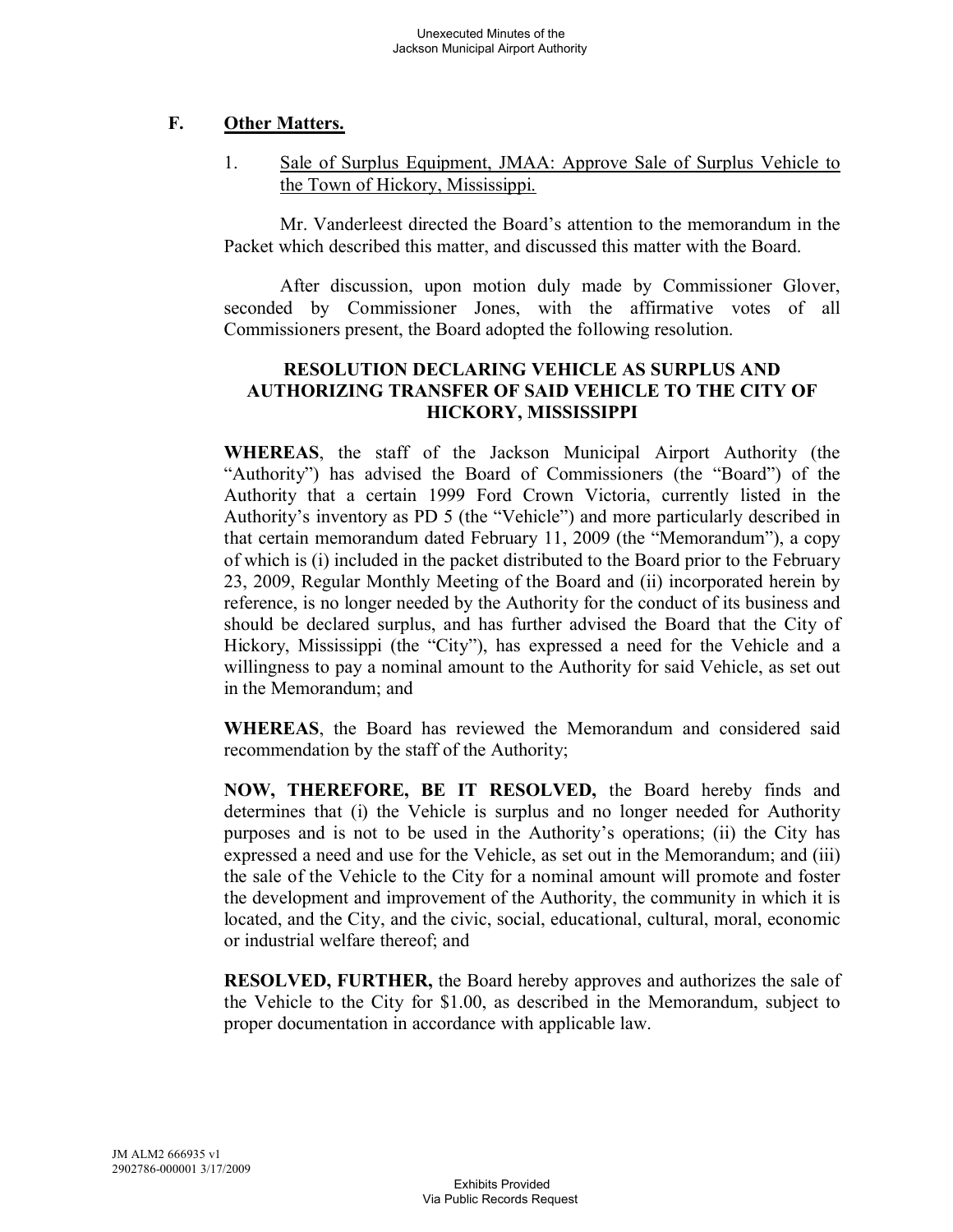- 2. Delta Air Lines Lease Amendment, JEIA: Approve Amendment.
- 3. Shuttle American Corporation: Approve Airport Use Permit.
- 4. Tri-Jet, LLC: Consent to Sale of Membership Interest.

Mr. Vanderleest directed the Board's attention to the memoranda in the Packet which described these matters, and discussed these matters with the Board.

After discussion, upon motion duly made by Commissioner Jones, seconded by Commissioner Glover, with the affirmative votes of all Commissioners present, the Board adopted the following resolution.

# **RESOLUTION APPROVING AND AUTHORIZING CERTAIN ACTIONS**

**WHEREAS**, the staff of the Jackson Municipal Airport Authority (the "Authority") has recommended that the Board of Commissioners (the "Board") of the Authority approve and authorize certain actions, all as more particularly described in certain memoranda which were (i) included in the packet distributed to the Board prior to the February 23, 2009, Regular Monthly Meeting of the Board and (ii) incorporated herein by reference (separately, each a "Memorandum;" collectively, the "Memoranda"); and

**WHEREAS**, the Board has reviewed and considered the Memoranda and considered the recommendations therein by the staff of the Authority;

**NOW, THEREFORE, BE IT RESOLVED**, the Board hereby determines that it would be in the best interests of and in furtherance of the duties and responsibilities of the Authority to, and the Board hereby does, take the following action:

1. The Board approves and authorizes negotiation and execution of (i) an amendment (the "Delta Amendment") to the Airport Use Permit and Lease Agreement between the Authority and Delta Air Lines ("Delta"), to authorize and provide space for (a) a ground services equipment repair shop and (b) installation of a bulk storage tank for storage of deicing chemicals at Jackson-Evers International Airport ("JEIA"); and (ii) an Addendum (the "Neel-Schaffer Addendum") to the Authority's Engineering Services Contract with Neel-Schaffer, Inc. ("Neel-Schaffer") to employ Neel-Schaffer to (a) design and provide construction oversight in connection with construction of a concrete pad for said bulk storage facility and (b) to inspect said bulk storage facility prior to use at JEIA, all as more particularly set out in the Memorandum dated February 13, 2009, which describes this matter, said Delta Amendment and Neel-Schaffer Addendum to be in such form and to contain such terms and conditions consistent with said Memorandum as may be deemed appropriate by the Chief Executive Officer of the Authority, as evidenced by his execution thereof.